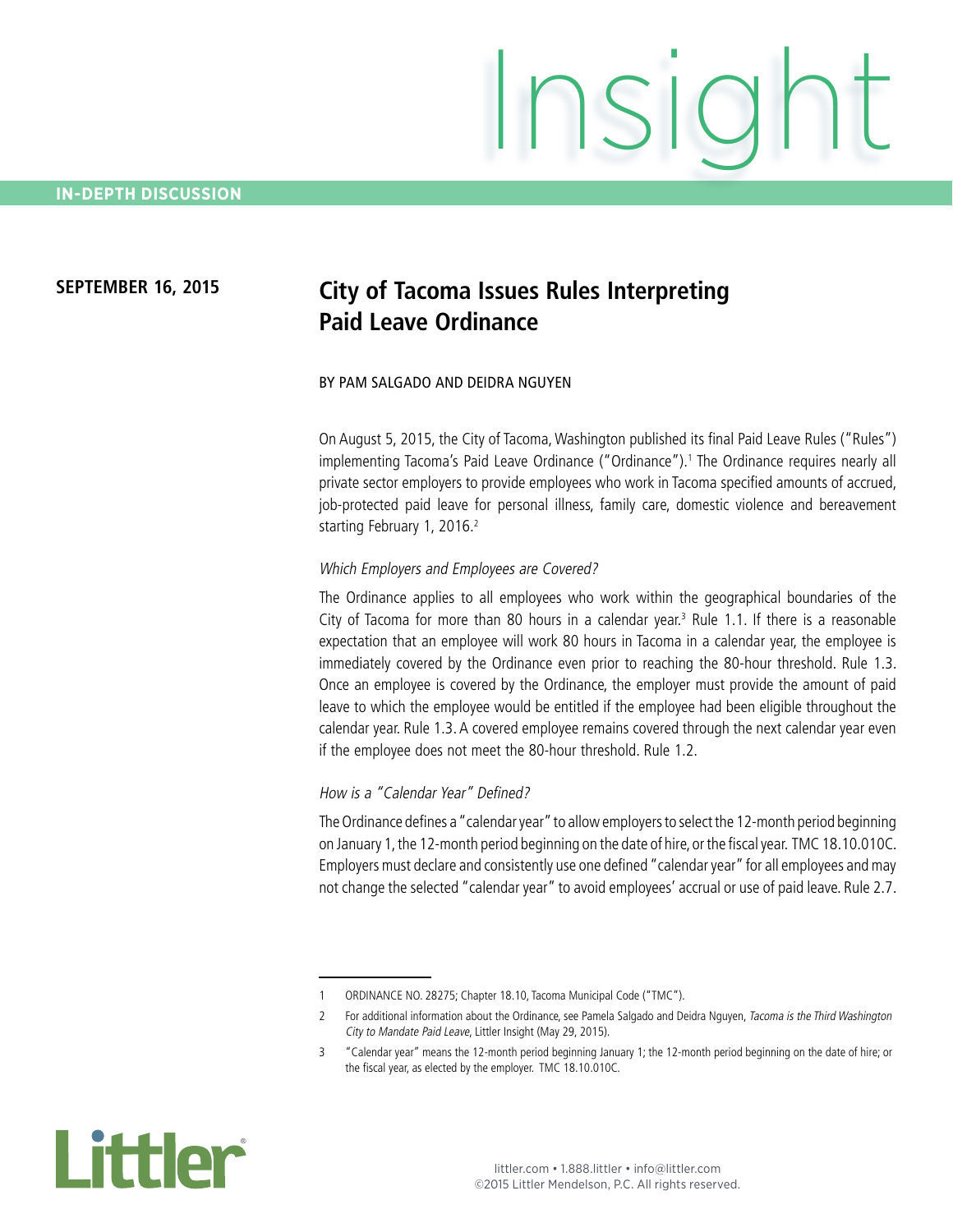### Does the Ordinance Apply to Telecommuting?

An employee who telecommutes is covered for hours of work performed while the employee is physically located in Tacoma, even if the employer is located outside the city. Rule 1.5. Conversely, employees who telecommute and perform work outside the city for an employer located within Tacoma are not covered. Rule 1.6.

### Can Employers Frontload Paid Leave?

Neither the Ordinance nor the Rules address whether employers may frontload paid leave in lieu of accrual and carryover. The City of Tacoma's "FAQs for Employers" webpage states that frontloading paid leave does not relieve an employer of the Ordinance's carry over requirements: "Employers who front load hours are still subject to the carry over provision in the Ordinance and must allow carryover of up to 24 hours of Paid Leave at the end of each year."4

### Does the Ordinance Apply to Traveling in Tacoma?

Traveling through the city or making only incidental stops within city limits is not covered. Rule 1.7. An employee who travels to the city and makes a work-related stop within the city limits (e.g., a pickup or delivery) is covered for all hours worked within the city, including all hours spent traveling within city limits when the travel would typically occur during paid work time. Rule 1.8.

### Does the Ordinance Apply to Time Spent at a Conference or Training in the City?

An employee who is within the city limits solely to attend a convention, conference, training, educational class or the like is not covered by the Ordinance. 1.10.<sup>5</sup>

### May Employers Estimate Hours Worked Within the City?

Employers may rely upon reasonable estimates of employees' time spent working in the city for determining paid leave accrual and use. Rule 1.9. Such estimates may rely upon dispatch logs, employee logs, delivery addresses and estimated travel times, or historical averages.

### May Employers Require Employees to Provide Documentation When Using Paid Leave?

Employers may require written documentation or other verification to support the use of paid leave provided they have a written policy on the subject that is readily available to all employees. Rule 2.2. The policy must clearly describe the forms or types of documentation that the employer may require and the circumstances in which each form or type of documentation may be required; the timeframe in which the employee is required to submit such documentation or verification; and any consequences resulting from an employee's failure or delay in providing the requisite written documentation or other verification. The policy must accept verification in the form of a personal statement signed by the employee affirming that he or she is using paid leave for a qualifying absence. The personal statement must be legible and state the requesting employee's identity, the general purpose for which paid leave is being used, the date(s) and time(s) of the paid leave being taken, and, if applicable, the employee's relationship to the family member for whom the employee is taking paid leave. The personal statement need not be notarized or in the form of an affidavit, and the documentation need not disclose private health information such as the nature of the illness necessitating leave from work.<sup>6</sup> If an employer has requested written documentation of an employee's use of paid leave consistent with the Ordinance, the employer is not obligated to pay the paid leave until the employee has provided written documentation or other verification that the absence was for a qualifying reason. Rule 13.1.

<sup>4</sup> FAQ No. 8. See also FAQ No. 21 (Q: "I 'front load' and provide 40 hours of Paid Leave to each of my employees at the beginning of each year. Do I have to allow employees to carry over hours that they do not use into the next year?"). A: "Yes, the Ordinance requires employers to allow employees to carry over up to 24 hours of unused Paid Leave into the new benefit year."

<sup>5</sup> Time spent attending a convention, conference, training, or educational class may constitute compensable hours worked, however.

If an employee does provide an employer with private health information, the employer must take care to treat such information in a confidential manner consistent with medical privacy laws. Rule 2.3. Employers must also treat as confidential information related to domestic violence, harassment, sexual assault, stalking or other safety-related issues. Rule 2.4.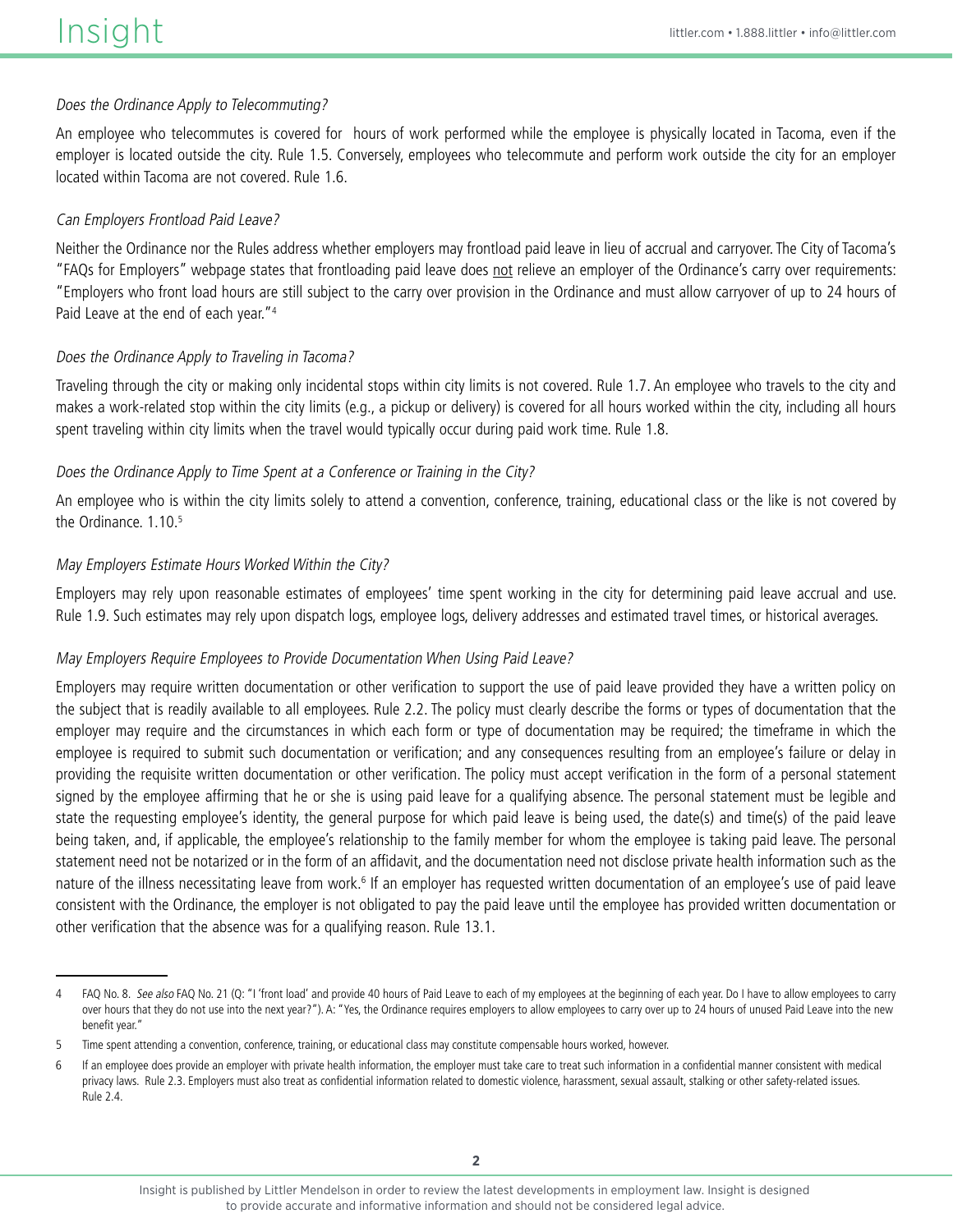### May Employers Discipline or Deny Leave for Employees Who Abuse Paid Leave?

Employers may discipline or take other reasonable action when an employee's use of paid leave is not in good faith, such as when there is a clear instance or pattern of abuse; however, employers may not deduct from an employee's legitimately earned or donated paid leave hours. Rule 2.6.

### May Employees Donate Paid Leave to One Another?

Permitting employees to donate paid leave to one another is permissible, not mandatory, and the policy permitting paid leave donation should be in writing. Rule 4.1. An employer who permits donation of leave may count donated leave towards the 40-hour maximum but the employer is not required to do so. Rule 4.2.

### What is the Process for Requesting Approval of a "Premium Pay" Program to Comply with the Ordinance?

Employers who wish to use a Premium Pay Program to comply with paid leave requirements must submit an outline of their proposed program at least 90 days before the program is intended to take effect and may do so online. Rule 5.2. The outline submitted must demonstrate that the proposed program meets or exceeds the minimum requirements of the Ordinance. Rule 5.2.The Finance Director of the City of Tacoma ("Director") may request additional information or documentation as needed to make a determination of compliance. Rule 5.2. The Director will issue a written determination regarding the Premium Pay Program within 60 days of receiving the request for review. The determination will state whether the proposed Premium Pay Program is approved and, if it is not, the specific reasons why. Rule 5.3. An employer whose Premium Pay Program is rejected may seek review through the administrative review process. Rule 5.5.

### What Must Be Included in a "Premium Pay" Program?

To comply with the Ordinance, a Premium Pay Program must meet or exceed the value of the Paid Leave benefit outlined in the Ordinance; provide for premium pay that is readily available for expenditure,<sup>7</sup> similar to wages; and either frontload premium pay or provide it at reasonable intervals of not less than once per month. Premium pay may not take the form of goods or services. Rule 5.6. An employer's outline of a proposed Premium Pay Program must demonstrate that it meets or exceeds the minimum requirements of the Ordinance and address the following subjects: (a) the determination of base pay; (b) the calculation of premium pay; (c) whether any other forms of compensation/benefits will be or have recently been changed; (d) the frequency and method for making payments of premium pay to employees; (e) information regarding which employees would receive premium pay under the program (e.g., employees who opt in, all employees, employees working in designated roles); (f) the specific types of records that the employer will maintain to document the premium pay; (g) if the employer is proposing to transition from a paid leave accrual program to a Premium Pay Program, how the employer will address accrued but unused Paid Leave hours; and (h) the anticipated program start date. Rule 5.2.

### What Rules Apply to Employers Using an Approved "Premium Pay" Program?

An employer whose Premium Pay Program is approved must document the policy in a written policy made readily available to employees and must maintain documentation of the premium pay provided and other information for a minimum of three years. Rules 5.7, 5.8.<sup>8</sup> Employers using an approved Premium Pay Program must still comply with other Ordinance requirements, including notice and posting requirements. Rule 5.9.9

### What Recordkeeping Requirements does the Ordinance Impose?

Employers must maintain records for a minimum of three years documenting the number of hours worked in Tacoma; the amount of paid leave each employee accrued and used; the name and hire date of each employee; the date each employee became eligible to use paid leave; and the dates and times each employee used paid leave. Rule 6.1, 6.2. Employers using a Universal Paid Time Off Program to comply with the

<sup>7</sup> Premium pay may not be placed in a restricted account, such as a retirement or flexible spending account, unless mutually agreed upon by the employee and employer. Rule 5.6

<sup>8</sup> Employers must allow the Director access to their Premium Pay Program records. Rule 5.7.

<sup>9</sup> Although not explicit in the Ordinance, the City's "FAQs for Employers" webpage states that employers "can design [their] Premium Pay to apply only to shifts worked in Tacoma."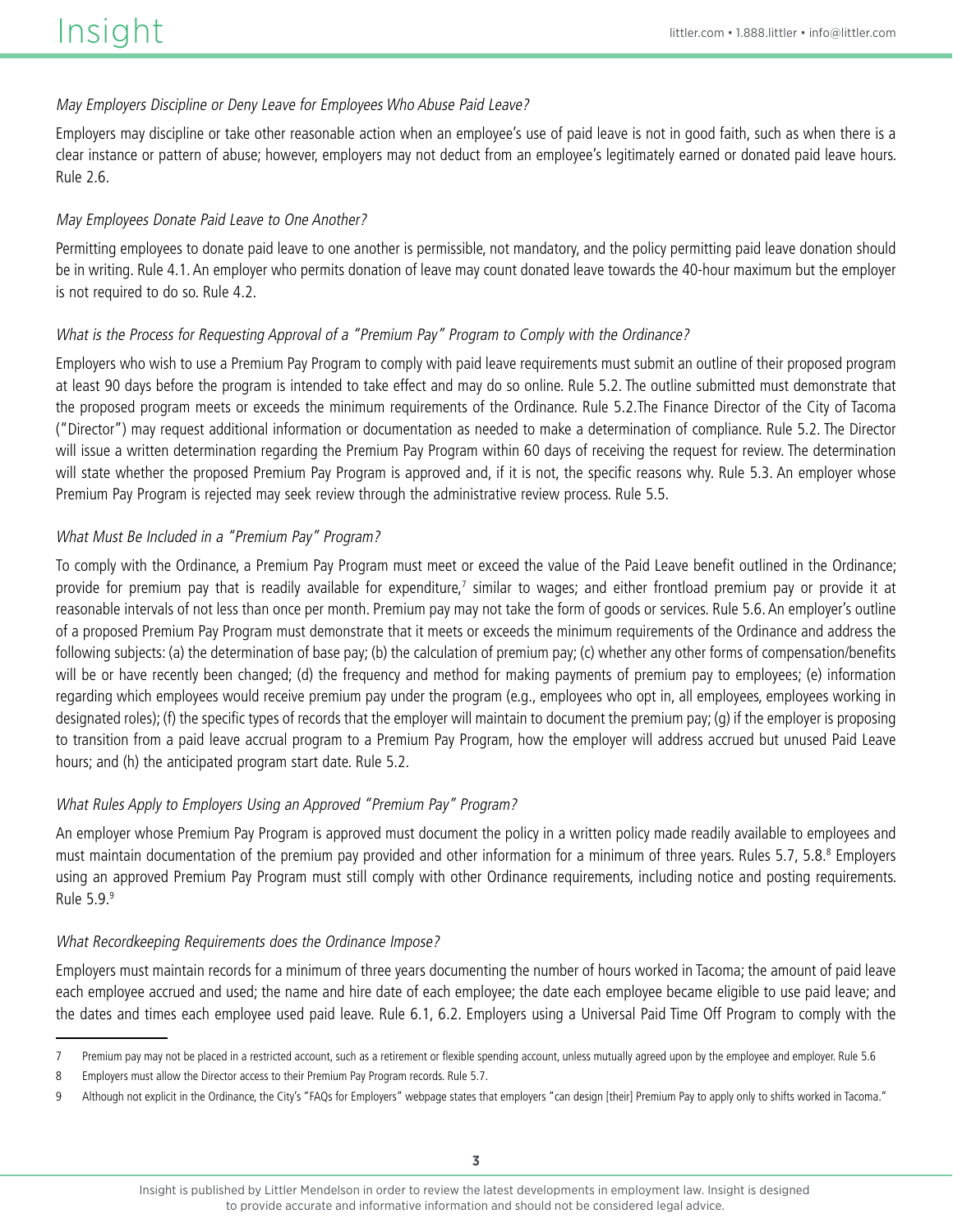Ordinance must track the amount of leave employees accrue and use but need not track the specific reasons for which employees used paid leave. Rule 6.3.

### How Must Employers That Do Not Engage in Business in Tacoma Certify Compliance with the Ordinance?

Employers that do not "engage in business" in Tacoma and are not required to obtain a Tacoma business license must certify their compliance with the Ordinance on a form and with such frequency as determined by the Director. Rule 7.2.

### In What Language(s) Must Employers Provide Employees Notice Regarding the Ordinance?

Employers are required to provide notice of the Ordinance in the employee's primary language if the City of Tacoma has created a notice in that language and made it available to employers electronically or in print. Rule 7.3. To date, Tacoma has issued template employee notices in English Spanish, Korean, Russian, Cambodian, and Vietnamese.

### What Happens to Employees' Paid Leave Balances if the Business is Sold?

If an employer sells, transfers, or otherwise assigns the business to another employer, an employee who continues to work in Tacoma retains his or her unused paid leave. Rule 8.1.

### May Employees Cash Out Unused Paid Leave at the End of the Calendar Year?

Employers may permit (but not require) employees to cash out unused paid leave at the end of the calendar year rather than carry the paid leave over into the following calendar year. Rule 12.6. Such employers must document the policy in an established written policy readily available to employees, and the amount of the payout must be equal to or greater than the value of the accrued paid leave balance.

### Must Employers Cash Out Unused Paid Leave Upon Separation of Employment?

The Ordinance does not require employers to cash out unused paid leave upon separation from employment. TMC 18.10.030L. If an employer elects to allow employees to cash out unused paid leave upon separation, the employer must have a written policy on the subject, and the amount of the payment must be equal to or greater than the value of the employee's accrued paid leave balance. If an employer rehires an employee who cashed out his or her paid leave balance, the employer is not required to reinstate the cashed out leave. Rule 9.2. Tacoma's "FAQs for Employers" state that employers may offer, but not require, cash-out of accrued, unused paid leave: "If you choose to allow payment at separation, your policy must provide employees the option of either cashing out accrued time or leaving their banked hours to potentially be reinstated if they are rehired within six months within the same benefit year."

## What Pay Rate Applies When Employees Use Paid Leave?

Employees using paid leave must be compensated at the same hourly rate as they would have earned during the time the paid leave is used. TMC 18.10.0100.<sup>10</sup> For employees who are paid salary and are exempt from overtime under the Fair Labor Standards Act and/or state wage and hour laws, the hourly rate of pay is the employee's annual salary divided by 52 to get the weekly salary and then divided by either 40 hours, or, the number of hours in the employee's typical work week if less than 40. Rule 10.5. For an employee who is paid on a commission (whether base wage plus commission or commission only), the hourly rate of pay is either the base wage or minimum wage, whichever is greater. For an employee who qualifies as an "outside salesperson" as defined by the Washington State Department of Labor & Industries (WAC 296- 128-550), the hourly rate of pay is the amount of commission earned divided by the number of hours worked in the same pay period. Rule 10.3.

<sup>10</sup> If an employee's rate of pay fluctuates, the applicable rate of pay for purposes of the Ordinance is the rate at which the employee would have been paid during the time the employee used the paid leave. 10.4.